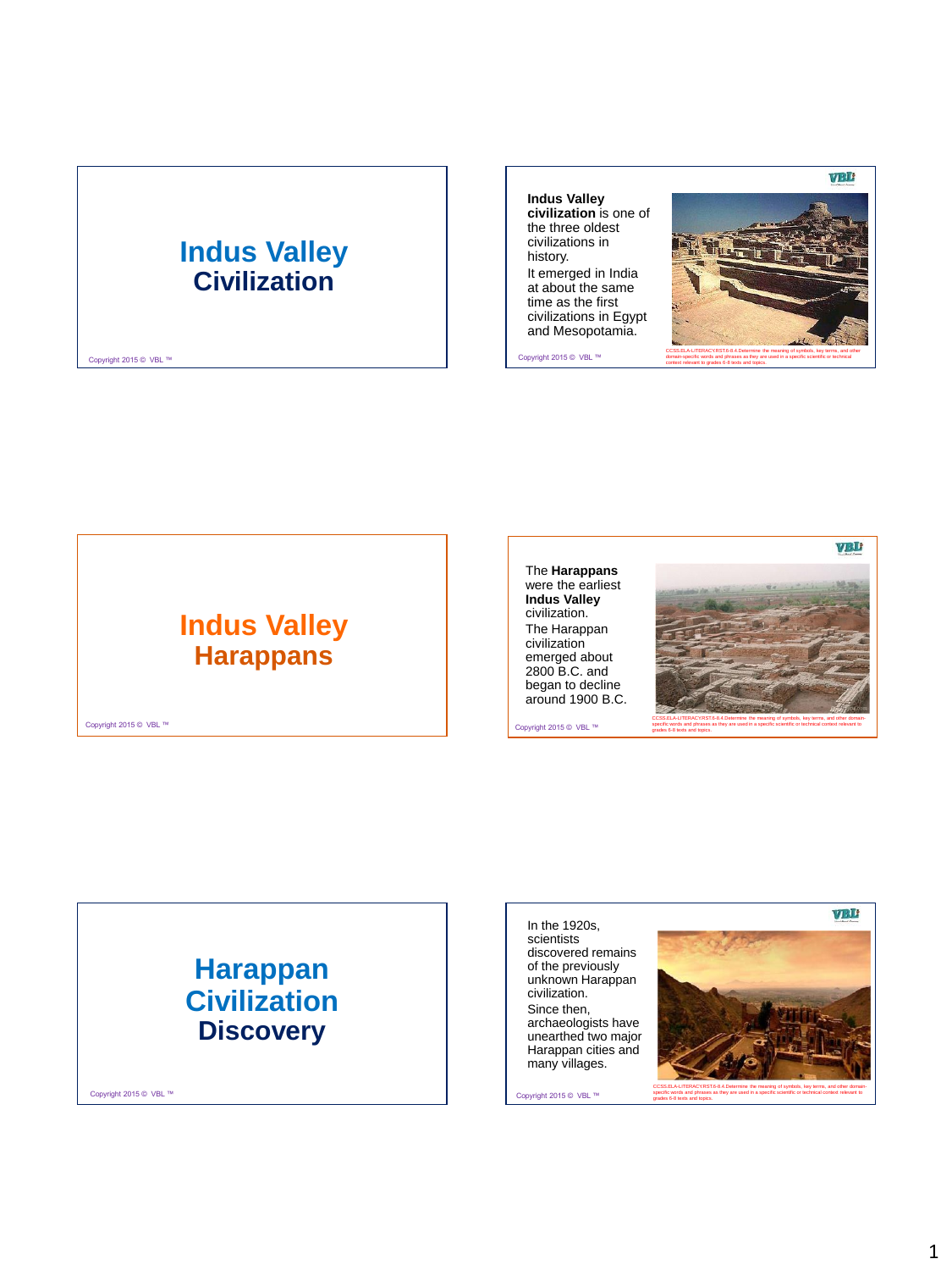### **Indus Valley Geographic Location**

Copyright 2015 © VBL ™



# **Indus Valley Geographic Barriers**

Copyright 2015 © VBL ™





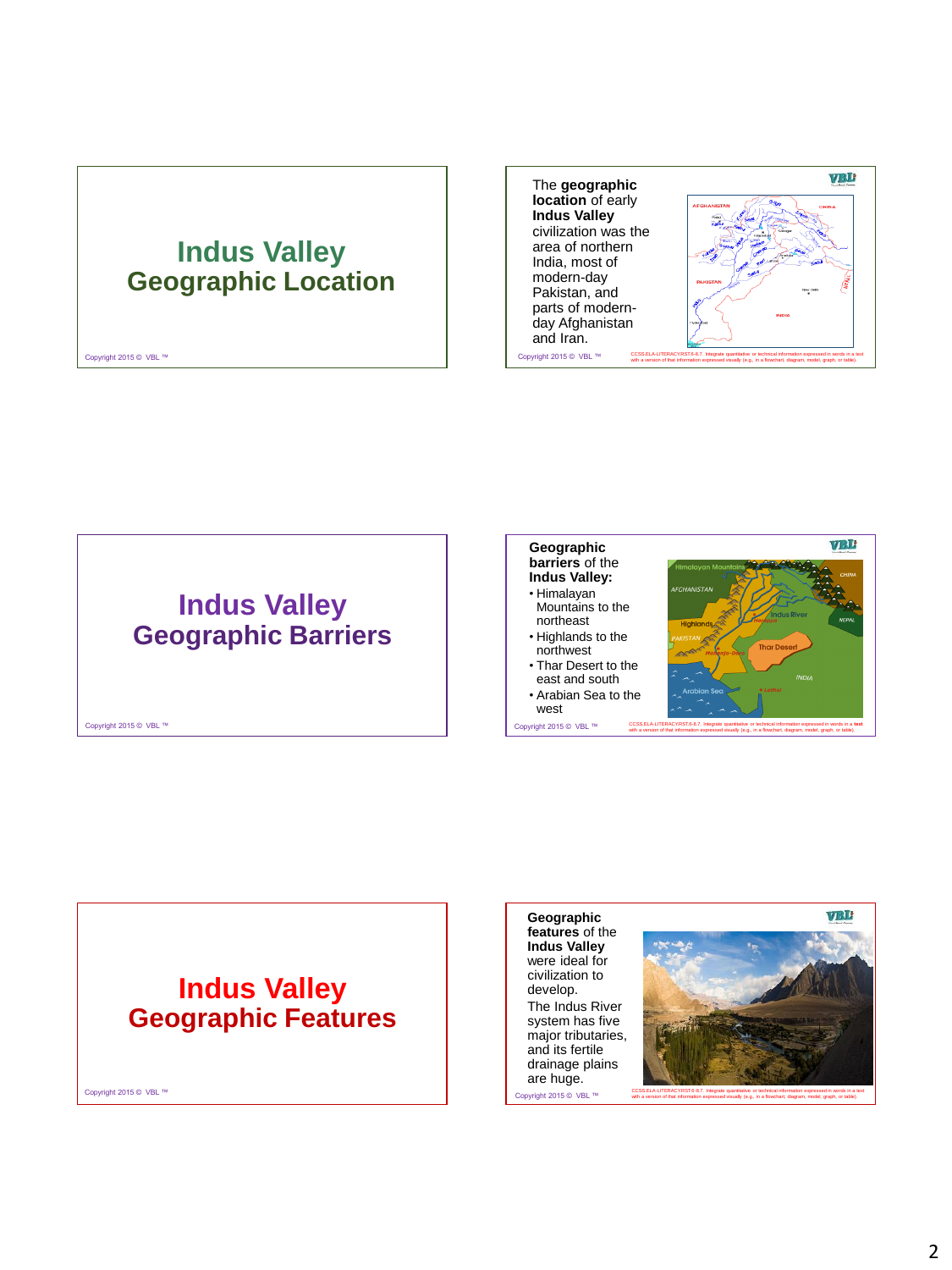## **Urban Centers**

Copyright 2015 © VBL ™

Many Harappans lived in **urban centers** with large populations**.** Major cities that have been excavated include Harappa and Mohenjo-Daro. Both are in modern-Eumenten<br>day Pakistan. Copyright 2015 © VBL ™





The Harappans had a sophisticated **urban life.** Each city had a huge public bathing building and an assembly hall. Harappans played musical instruments, danced, and played indoor games. Chess was invented by the Harappans. pyright 2015 © VBL ™





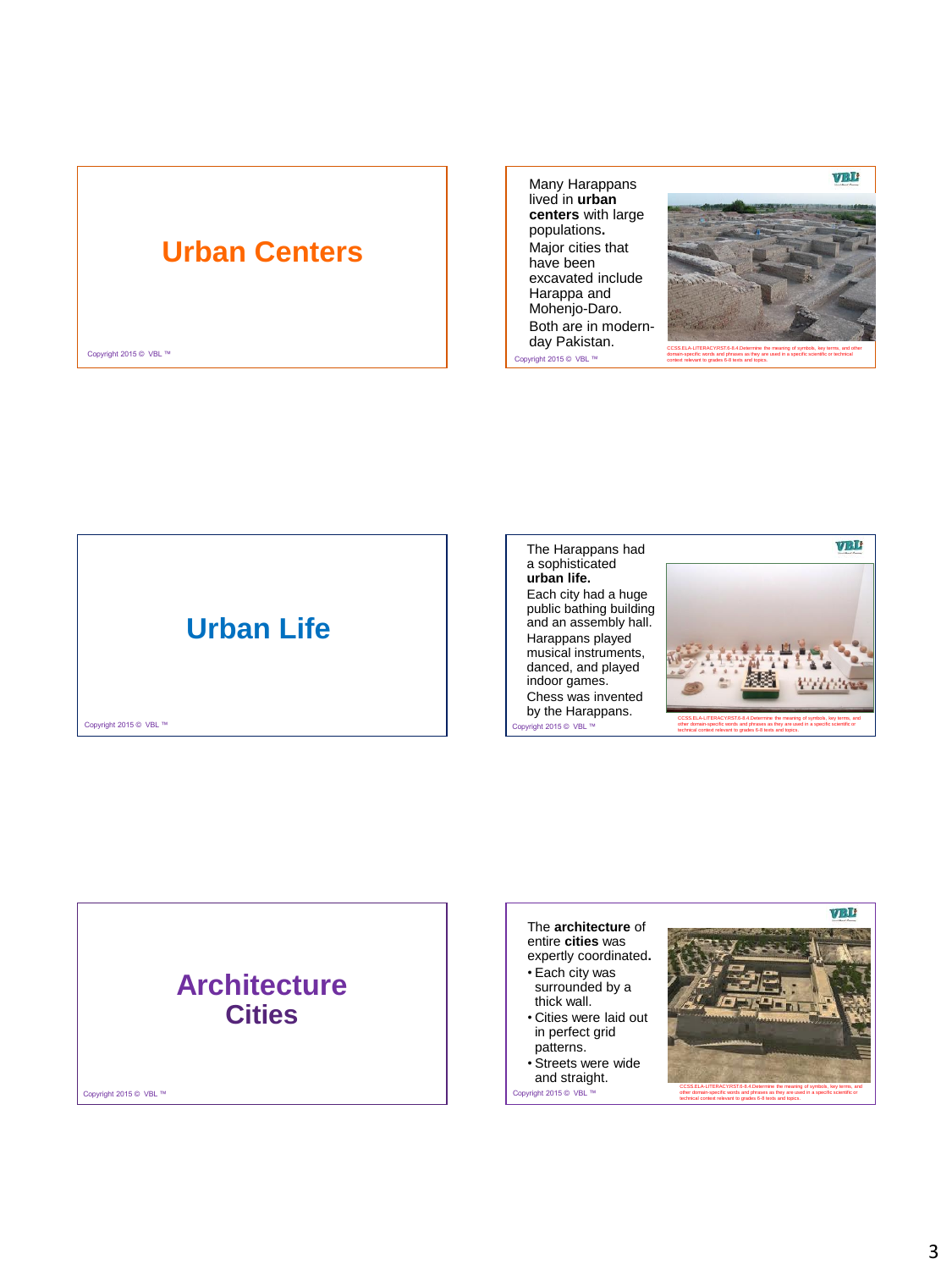### **Architecture Sanitation Systems**

Copyright 2015 © VBL ™

Harappans were the first civilization to build **sanitation systems** into the **architecture** of cities. • Individual houses

had bathrooms and toilets. • Wastewater from houses flowed into drains connected to

sewers that lined the streets.

Copyright 2015 © VBL ™



**Architecture Wells and Public Baths**

Copyright 2015 © VBL ™

In cities, individual houses or groups of houses had **wells** containing fresh water. There also were public baths, such as The Great Bath at Mohenjo-Daro. Copyright 2015 © VBL ™



CCSS.ELA-LITERACY.RST.6-8.4.Determine the meaning of symbols, key terms, and other domainspecific words and phrases as they are used in a specific scientific or technical context relevant to grades 6-8 texts and topics. Copyright J.M. Kenoyer/www.harappa.com



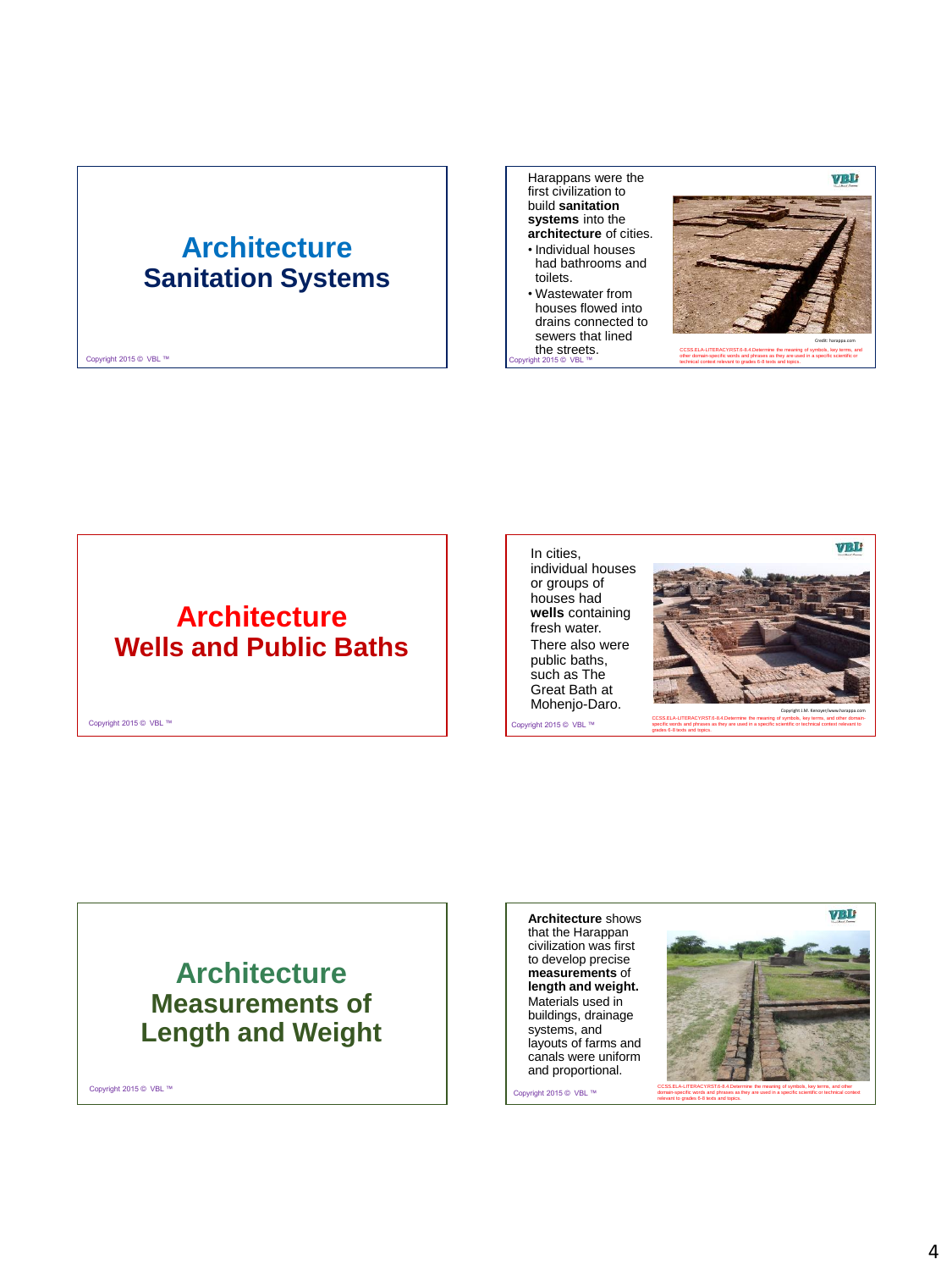

| The Harappans<br>made important<br>contributions to<br>mathematics.<br>• They created a<br>base-10 number<br>system.<br>• They were first to<br>develop the<br>concept of zero.                                                                               | 012345678910<br>0123456789<br>01234567890<br>1234567890<br>123456<br>$1234_5$<br>4<67 |
|---------------------------------------------------------------------------------------------------------------------------------------------------------------------------------------------------------------------------------------------------------------|---------------------------------------------------------------------------------------|
| CCSS.ELA-LITERACY.RST.6-8.4.Determine the meaning of symbols, key terms, and other domain-<br>Copyright 2015 © VBL ™<br>specific words and phrases as they are used in a specific scientific or technical context relevant to grades<br>6-8 texts and topics. |                                                                                       |







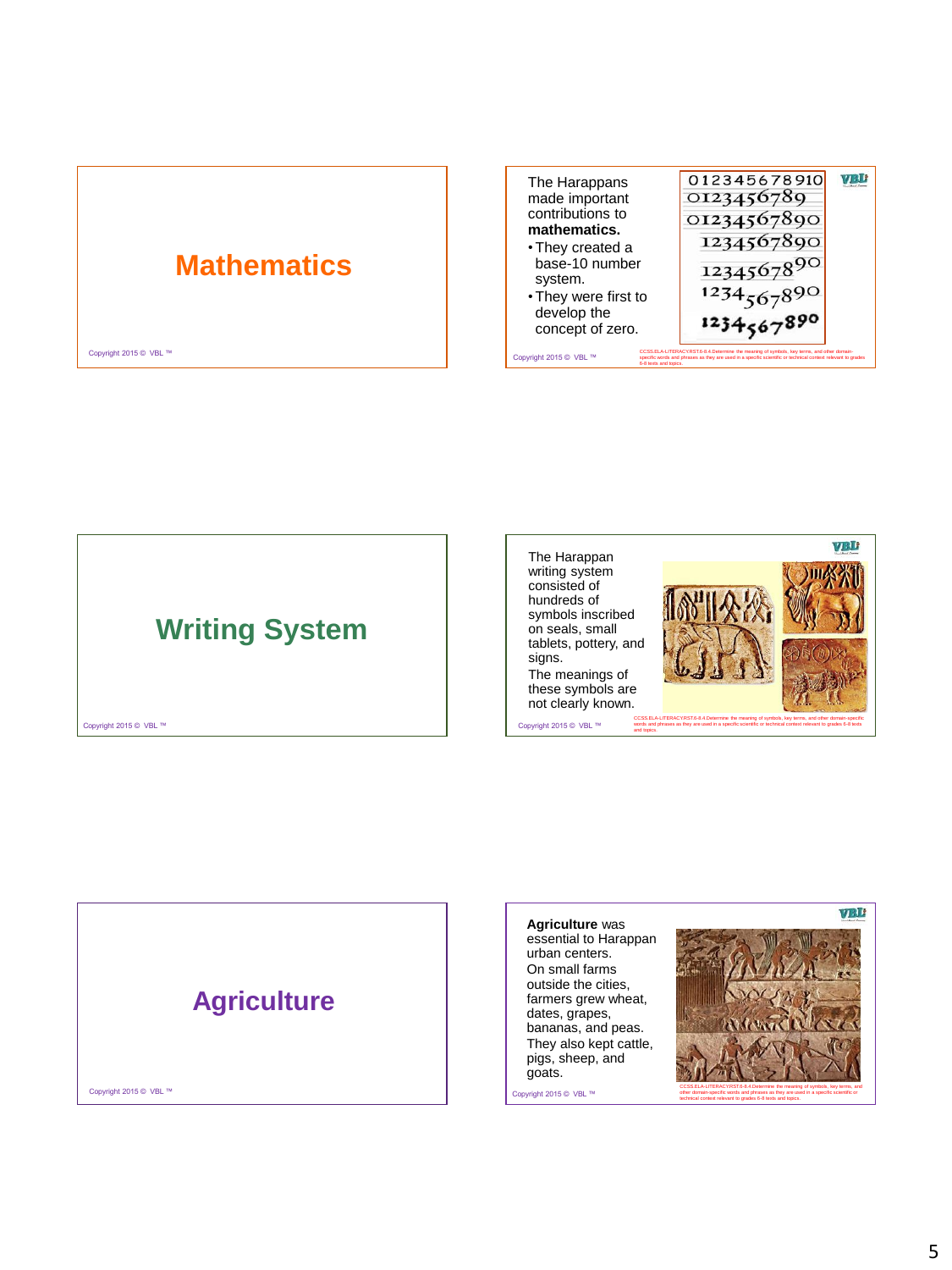

VED **Trade** was a big part of the Harappan economy. The Harappans developed a trade network that included the coastal areas of Persia, northern and western India, and especially Mesopotamia.  $r$ ight 2015 © VBL ™ CCSS.ELA-LITERACY.RST.6-8.7. Integrate quantitative or technical information expressed in words in a text



The **social structure**  of the Harappans was surprisingly equitable. Harappan society was practical, with a division of labor among its diverse members. Urban dwellers were mainly artisans, craftspeople, traders, and priests.





CCSS.ELA-LITERACY.RST.6-8.4.Determine the meaning of symbols, key terms, and other domain-specific words and phrases as they are used in a specific scientific or technical context relevant to grades 6-8 texts and topics.





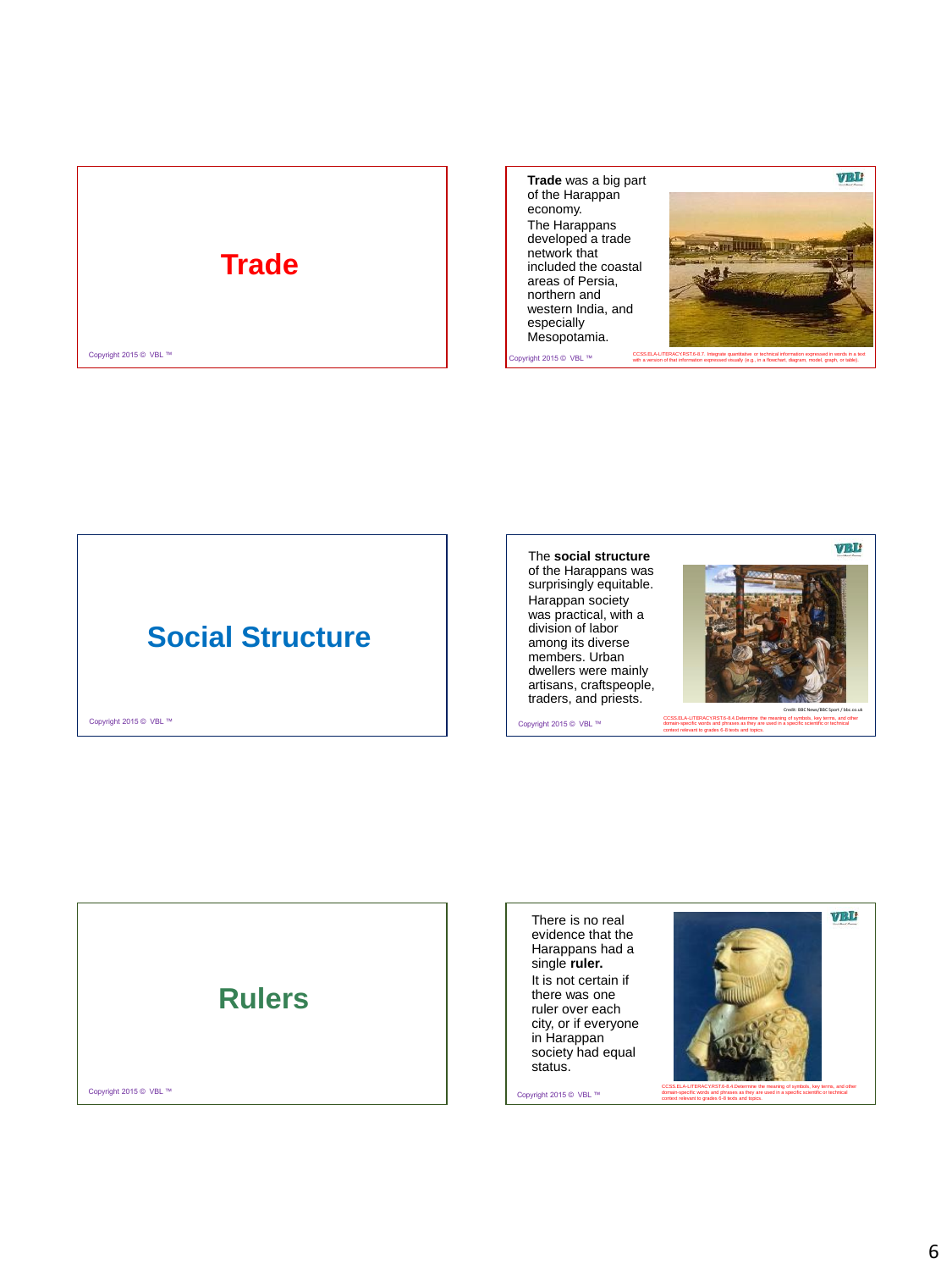











Copyright 2015 © VBL ™

CCSS.ELA-LITERACY.RST.6-8.4.Determine the meaning of symbols, key terms, and other domainspecific words and phrases as they are used in a specific scientific or technical context relevant to grades 6-8 texts and topics. Credit: harappa.com